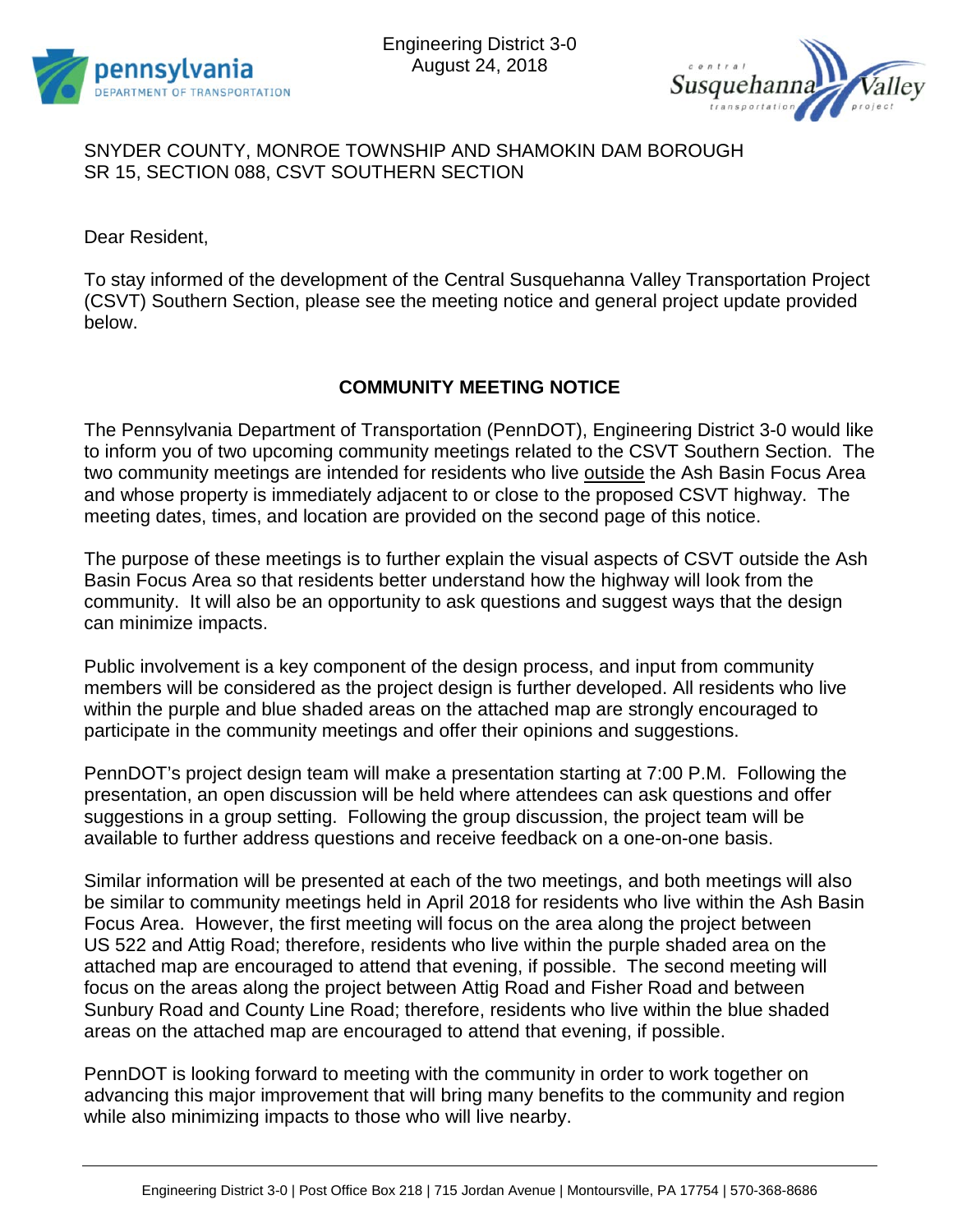Page 2

## **COMMUNITY MEETING NOTICE**

(continued)

| Date:     | Wednesday, September 19th (US 522 to Attig Road)<br>Wednesday, September 26th (Attig Road to Fisher Road and<br>Sunbury Road to County Line Road) |                                                  |
|-----------|---------------------------------------------------------------------------------------------------------------------------------------------------|--------------------------------------------------|
| Time:     | Presentation:<br>Group Discussion:<br>One-on-one Discussion: 8:00 P.M. to 8:30 P.M.                                                               | 7:00 P.M. to 7:30 P.M.<br>7:30 P.M. to 8:00 P.M. |
| Location: | Selinsgrove Middle School<br>401 18th Street, Selinsgrove, PA 17870                                                                               |                                                  |

The community meeting location is accessible to individuals with disabilities. If you require special accommodations or if you have any questions prior to the meeting, please contact Assistant Plans Engineer Matthew Beck, P.E. at 570.368.4256 or matbeck@pa.gov.

## **GENERAL PROJECT UPDATE**

The project team has prepared a Supplemental Environmental Assessment (EA) in order to obtain environmental clearance from the Federal Highway Administration (FHWA) for the portion of the project within the Ash Basin Focus Area (between Fisher Road and Sunbury Road). The team is currently addressing comments received on the EA during a recent 30-day public review and formal comment period, and environmental clearance is currently anticipated to be received later this year.

Outside the Ash Basin Focus Area, final design activities are underway. Pending environmental clearance, final design activities will also proceed within the Ash Basin Focus Area. As final design progresses, the project team will continue its efforts to minimize and/or mitigate impacts to land owners, communities, and environmental resources. Right-of-way acquisitions will continue, utility relocations will be performed, and environmental permits required for construction will be obtained. Final construction plans and bidding documents will also be prepared.

All of the activities above are necessary to advance the project to construction. It is still too early to predict how much time will be required for each of those activities, but the project team anticipates that it will be possible soon after receiving environmental clearance to estimate start and completion dates for construction of the CSVT Southern Section.

Much progress has been made since the ash basin challenge was initially identified, and the project team will continue to work diligently toward project completion so that the area can benefit from CSVT as soon as possible.

NOTE: Full project maps and other information are available at [www.csvt.com.](http://www.csvt.com/)